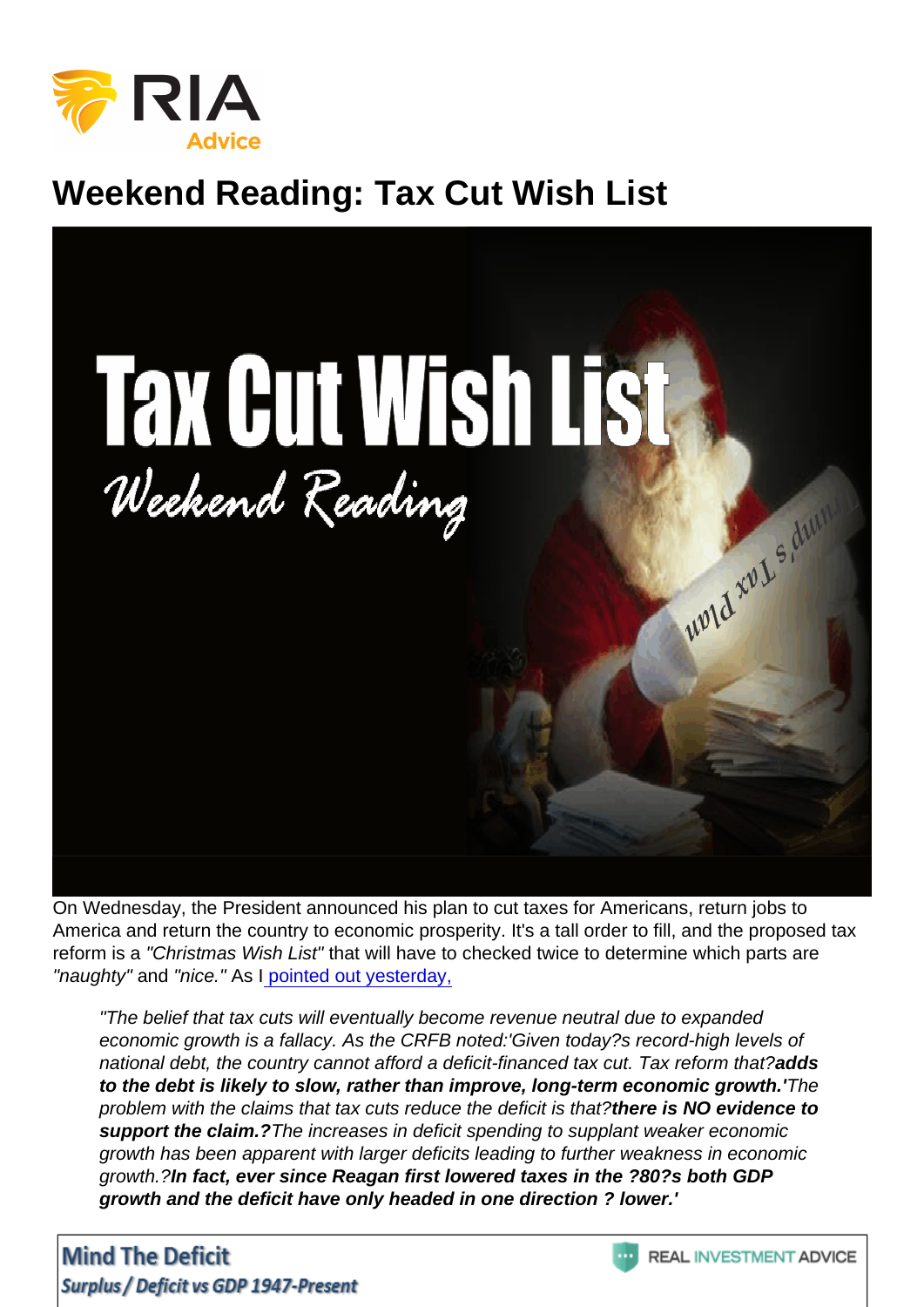That little green bump in the deficit was when President Clinton "borrowed" \$2 trillion from Social Security to balance the budget, and since there were no cuts to spending, led a surplus that lasted about 20-minutes. The problem is that the tax plan may not provide the benefits as hoped. While President Trump suggests the plan will return "trillions" of dollars locked up overseas to create jobs, the reality, according to Goldman Sachs, is likely closer to \$250 billion that will primarily go [to share buybacks, dividends, and executive compensation. ? Of course, such actions](https://realinvestmentadvice.com/wp-content/uploads/2017/09/Fed-Quintiles-Family-Holdings-092817.png) do not? boost economic growth but are a boon to Wall Street and the 10% of the economy that invest in the market.?

here is the key point with respect to tax cuts. History is replete with evidence that shows tax cuts DO NOT lead to a rapid growth in the economy. As shown below, the slope of economic growth has been trending lower since the "Reagan tax cuts" were implemented.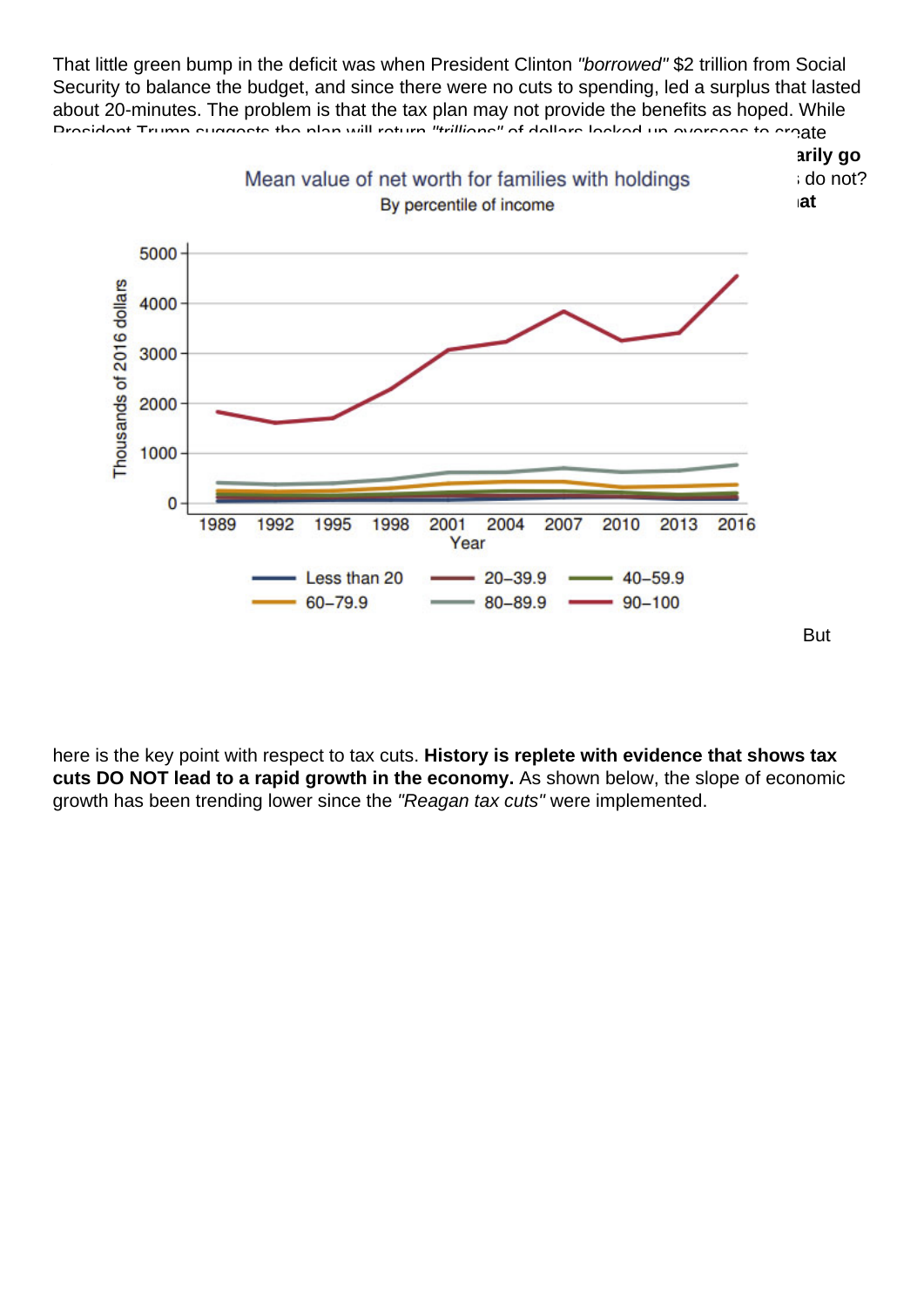Lastly, tax cuts have relatively low economic multipliers particularly when they primarily only benefit those at the top of the income spectrum. With the average household heavily indebted, [credit is being used to sustain](https://realinvestmentadvice.com/consumer-credit-the-american-conundrum/) the standard of living, there is likely to be little transfer of "tax savings" back into the economy.

"It is a simple function of math.? But the following chart shows why this has likely come to the inevitable conclusion,?and why tax cuts and reforms are unlikely to spur higher rates of economic growth."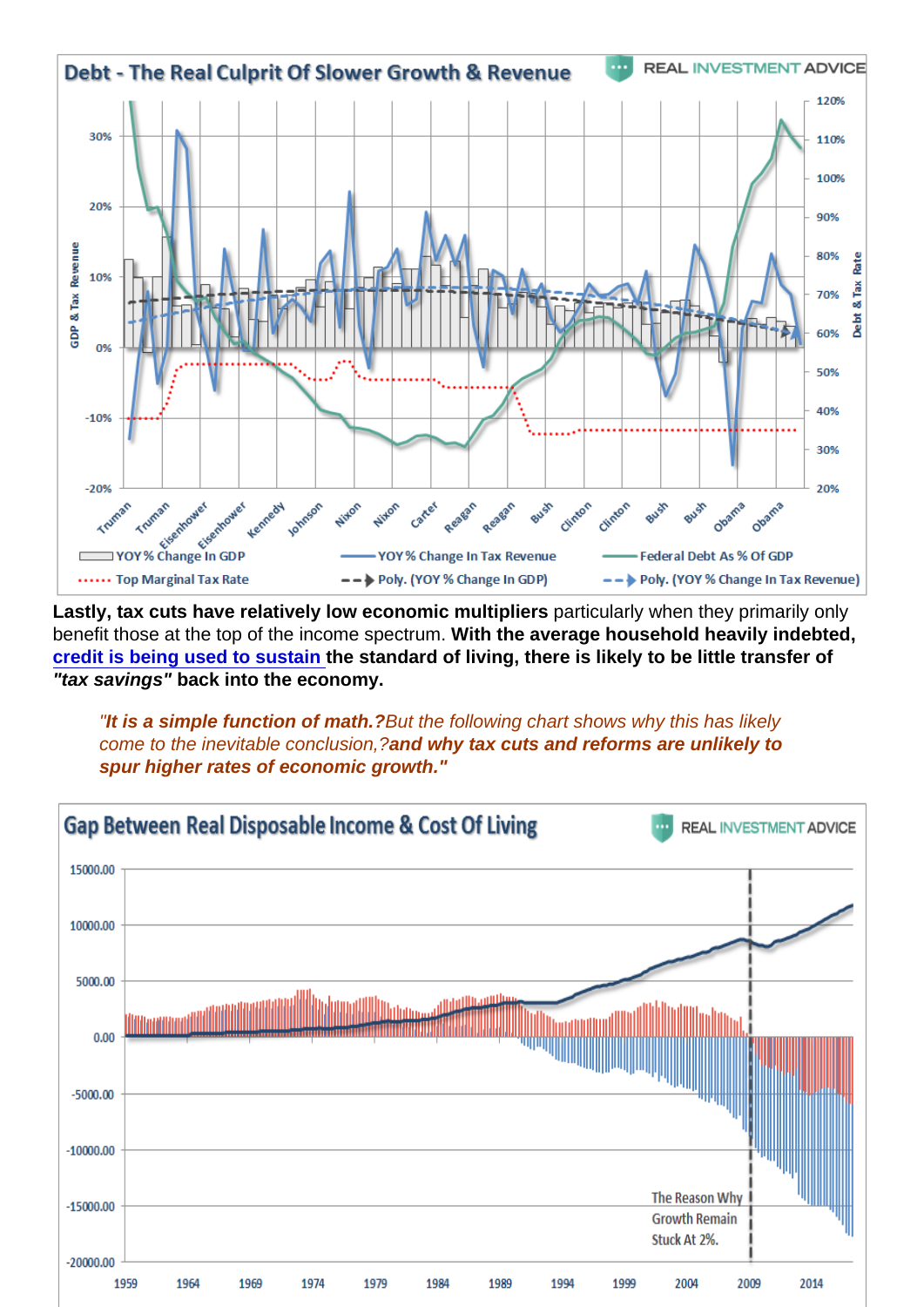As is always the case..."it's the debt, stupid." ? However, here are plenty of discussions both for and against the tax plan so you can decide for yourself.

## Trump Tax Cut Plan

- Separating Fact From Fiction ?[by Caroline Baum via MarketWatch](http://www.marketwatch.com/story/how-to-separate-fact-from-fiction-in-tax-reform-2017-09-27)
- Surveys Of Trump Tax Cuts Are Misleading? by IBD
- Tax Reform Simpler Code, Lower Taxes, Economic Growth [by Tony Mecia via TWS](http://www.weeklystandard.com/tax-reform-aims-to-simplify-the-code-slash-some-rates-boost-the-economy/article/2009841)
- Ignore Naysayers, Tax Cuts Help Everyone ?[by Ed Feulner via Washington Times](http://www.washingtontimes.com/news/2017/sep/25/tax-cut-for-all-americans-will-help-workers/)
- Do Republicans Care About The Deficit?? [by Jared Bernstein via NYT](https://www.nytimes.com/2017/09/26/opinion/do-republicans-really-care-about-the-deficit.html?mcubz=1&_r=0)
- It's Crucial That Republicans Pass Tax Cuts? [by Thomas Del Beccaro via Forbes](https://www.forbes.com/sites/thomasdelbeccaro/2017/09/20/who-needs-tax-reform-to-pass-more-america-or-the-republicans-in-congress/#1b2169d23c13)
- CEO's Fear Tax Reform Won't Measure Up [by Shawn Tully via Fortune](http://fortune.com/2017/09/27/ceos-worried-about-tax-reform-plan/)
- I Can't Figure Out The Tax Code? by Bill O'Neill via IBD
- All The Sweet, None Of The Sour [by Joe Ciolli via BI](http://www.businessinsider.com/trump-tax-reform-plan-wall-street-reaction-2017-9)
- Tax Reform, The Time Has Come [?by Wayne Brough via The American Spectator](https://spectator.org/tax-reform-an-idea-whose-time-has-come/)
- Most Americans Don't Need A Tax Cut [by Rex Nutting via MarketWatch](http://www.marketwatch.com/story/most-americans-dont-want-or-need-a-tax-cut-2017-09-27)
- Tax Reform Won't Fix Budget Mess? [by Shawn Tully via Fortune](http://fortune.com/2017/09/26/trump-tax-reform-plan-federal-budget-deficit/)
- Fed Is Anticipating Tax Reform? [by Brian Domitrovic via Forbes](https://www.forbes.com/sites/briandomitrovic/2017/09/26/the-fed-is-anticipating-tax-reform/#708948595eb0)
- UBS: Tax Reform Won't Happen [by Tyler Durden via Zerohedge](http://www.zerohedge.com/news/2017-09-28/market-gives-trump-tax-hope-gains-not-game-changer)
- GOP Buys Into The "Tax Fairness Lie" by IBD
- Will Repatriation Really Work? [by Eduardo Porter via NY Times](https://www.nytimes.com/2017/09/26/business/economy/corporate-tax.html?mcubz=1&_r=0)

## **Markets**

- "Wolf Of Wall Street" Bitcoin Not Viable ?[by Shawn Langlois via MarketWatch](http://www.marketwatch.com/story/the-wolf-of-wall-street-says-there-will-be-a-viable-crypto-but-it-wont-be-bitcoin-2017-09-28)
- Finance Chiefs Growing Pessimistic About The Future? [by Ciara Linnane via](http://www.marketwatch.com/story/finance-chiefs-are-becoming-increasingly-pessimistic-about-the-outlook-2017-09-22) **[MarketWatch](http://www.marketwatch.com/story/finance-chiefs-are-becoming-increasingly-pessimistic-about-the-outlook-2017-09-22)**
- The Real Threat To The Equity Bull Market? [by Nicholas Colas via Bloomberg](https://www.bloomberg.com/view/articles/2017-09-25/the-real-threats-to-the-equity-bull-market)
- The Coming Bear Market?? [by Robert Shiller via Project Syndicate](https://www.project-syndicate.org/commentary/us-stock-volatility-bear-market-by-robert-j--shiller-2017-09)
- Ramping Up Policy Normalization ? [by Stephen Roach via Project Syndicate](https://www.project-syndicate.org/commentary/faster-monetary-policy-normalization-by-stephen-s--roach-2017-09)
- Little Things Mean A Lot [by Cliff Asness via AQR Capital Management](https://www.aqr.com/cliffs-perspective/little-things-mean-a-lot)
- Will The Fed Hike Us Into A Recession? [by James Picerno via Capital Spectator](http://www.capitalspectator.com/will-the-feds-rate-hike-plans-eventually-trigger-a-recession/)
- Tech Weakness Can't Kill Bull Market [by Michael Kahn via Barron's](http://www.barrons.com/articles/techs-weakness-still-cant-kill-this-bull-market-1506541916)
- Chinks In Bull Market's Armor ?[by Bryce Coward via Knowledge Leaders](http://blog.knowledgeleaderscapital.com/?p=13540)
- IPO Market Needs Revamping? [by James Mackintosh via Streetwise](https://www.wsj.com/articles/the-modern-ipo-is-useless-lets-reinvent-it-1506361770)
- Most Stocks Aren't Good Investments? [by Jeff Sommer via NYT](https://www.nytimes.com/2017/09/22/business/apple-investment.html)
- Economic Growth Frustrating Bulls & Bears? [by Joe Calhoun via Alhambra Partners](http://www.alhambrapartners.com/2017/09/24/bi-weekly-economic-review-as-good-as-it-gets/)
- Janet In Wonderland ?[by Ed Yardeni via Yardeni Research](http://blog.yardeni.com/2017/09/janet-in-wonderland.html)
- Time To Sell Fangs ?by Doug Kass via RIA
- Yields Jump As Bond Traders Reposition For Tax Cuts? [by Mark DeCambre via](http://www.marketwatch.com/story/treasury-yields-jump-as-traders-position-for-higher-rates-2017-09-27) **[MarketWatch](http://www.marketwatch.com/story/treasury-yields-jump-as-traders-position-for-higher-rates-2017-09-27)**

## Research?/ Interesting?Reads

- White House As Trump's New Casino? [by Nomi Prins via The Daily Reckoning](https://dailyreckoning.com/white-house-donald-trump-casino/)
- Your Investment Risk Isn't What You Think [by WSJ](https://www.wsj.com/articles/your-tolerance-for-investment-risk-is-probably-not-what-you-think-1505096160)
- Socialism Has Yet To Work? [by Richard Rahn via Washington Times](http://www.washingtontimes.com/news/2017/sep/25/socialism-has-not-delivered-utopia/)
- FED: We've Been Here Before? [by Scott Sumner via Econolog](http://econlog.econlib.org/archives/2017/09/the_macroeconom_1.html)